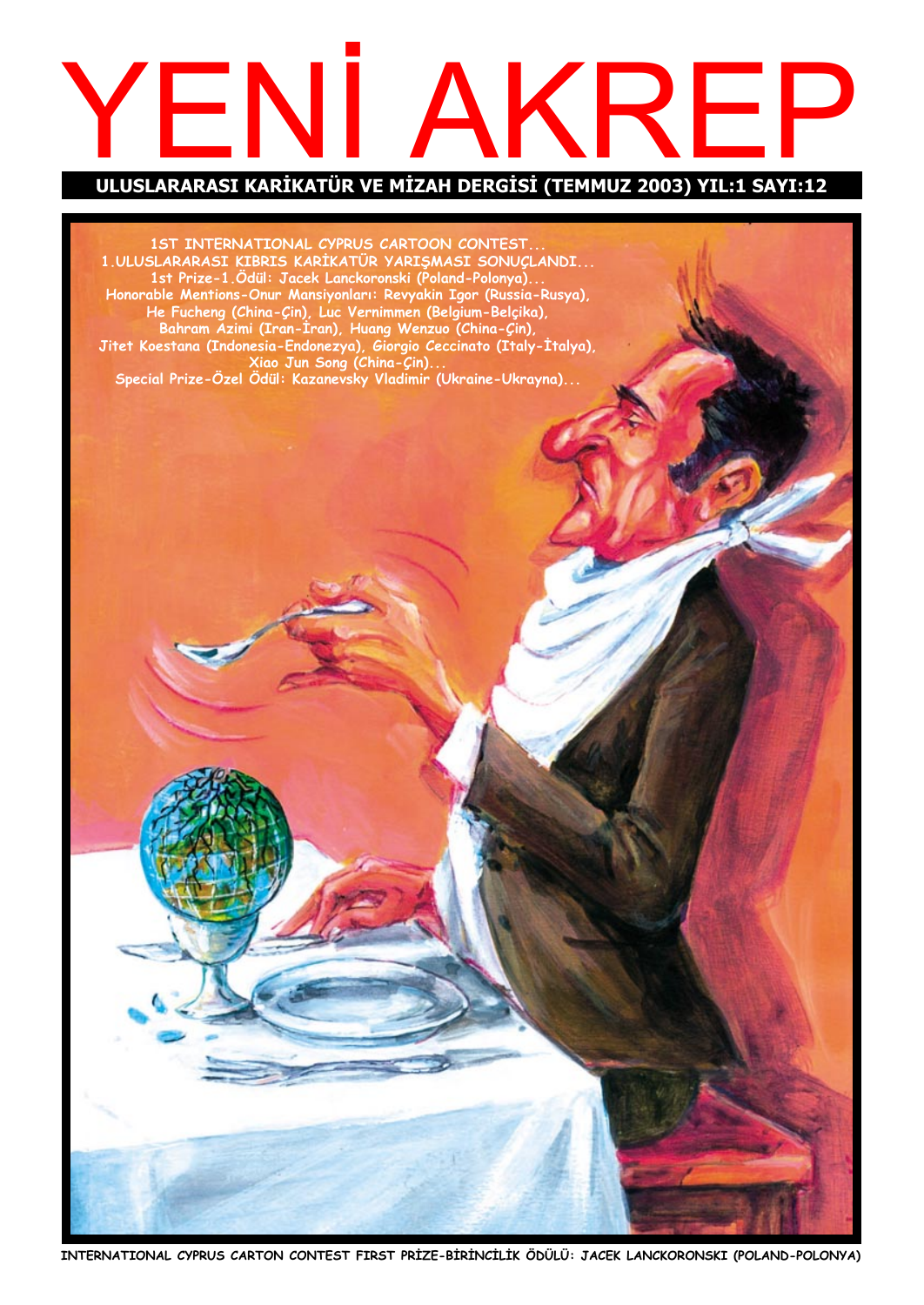## Shoestring Cartoon Show is a Major Success

FHILIPPOS STYLIANOU

An International Cartoon Exhibition organised in Cyprus on a shoe string has turned out to be a tremendous success, attracting a total of 659 quality entries from 240 cartoonists in 36 countries.

Cypriot caricature artist George Mitides of the organising team said the positive response was due to the timing of the exhibition in the wake of other similar events elsewhere, thus encouraging participation from well-known artists. The publication of the event on the proper websites also helped.

The generous monetary award of \$1,000 for the first prize could also be considered a contributing factor to success. It went to Polish cartoonist Jacek Lanckoronski who graphically depicted the world about to be devoured on the plate of globalisation. Several other entries won a merit award.

Mitides said they had received very little support from the government in organising the exhibition and had to borrow money. "We were given a mere £1,500 where we needed about £20,000 to do it properly," he said, adding that the little money they had was the reason why there was no catalogue to the exhibition.

The exhibition opened on Tuesday at the Melina Mercuri Hall close to the green line dividing Nicosia, and also made its impact felt on the efforts to reunite the island, as the partial lifting of movement restrictions by the Occupation Regime made it possible for participating Cypriot-Turkish Cartoonists to attend en masse.

The regime prevented them from coming to an exhibition last year when House President Demetris Christofias was to present them with honorary plaques for their to bicommunal understanding.

The differred ceremony took



George Mitides, head of the organisers, discusses matters of common interest with Huseyin Cakmak, president of the Cypriot-Turkish Cartoonist Association (right).

place at the opening of this weeks exhibition with nine Turkish Cypriot cartoonists receiving the award from Mr Christofias.

Mitides told the Cyprus Weekly that all Turkish Cypriot cartoonists participating in the exhibition had to send their entries through e-mail, since the competition had been launched before the opening of the checkpoints.

The chairman of the Cypriot-Turkish Cartoonist Association of cartoonist, Huseyin Cakmak, said they were all very glad they could



Polish cartoonist Jacek Lanckoronski poses with his work that won him \$1,000 for first prize.

attend but stressed they could not be satisfied as long as there were still restrictions in force.

Speaking to the Cyprus Weekly he said the people of both communities were being subjected to humiliating treatment by being forced to show their passports and their identity cards in order to move within their own country.

Cakmak also said the cartoonists and other Turkish Cypriot creative artists and intellectuals expected more from the Cyprus Government. "These people have already risked a lot in defending the existence of the Cyprus Republic and because of their views they were persecuted," he remarked and added: "We received threats, our telephones were listened to, we were left without jobs. Has this struggle been waged in vain? We want a little support."

Asked how the govenrment could help, Cakmak said ways should be found of supplying jobs, either directly by the state or through other processes. "We want to sell our skills and our products and earn money. This is a very pressing problem for us and at least they can show us a way of solving it. If an artist does not have the means to live, he cannot create," Cakmak stressed.

Replying to another question, the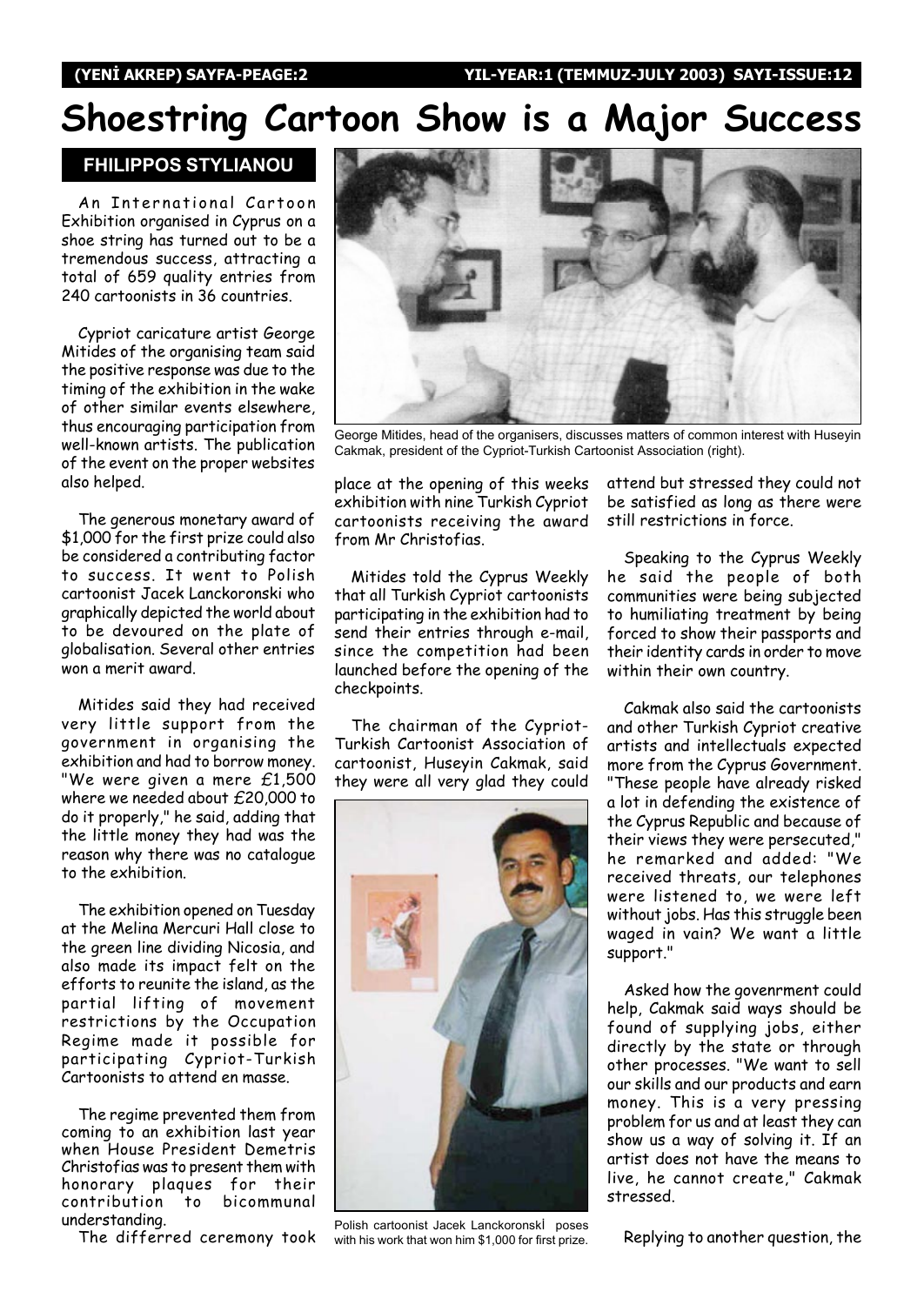#### (YENİ AKREP) SAYFA-PEAGE:3 YIL-YEAR:1 (TEMMUZ-JULY 2003) SAYI-ISSUE:12

Cypriot-Turkish cartoonist said they had tried to find jobs in the free areas on their own initiative, but apart from selling a few cartoons to a couple of newspapers in the beginning, such as Haravgi and Politis, there was nothing more on offer.

Cakmak said they were already in contact with Greek Cypriot colleagues for the purpose of setting up a joint association of caricaturists.

George Mitides said there were only a handful of professional Greek Cypriot cartoonists and contact with the more numerous Turkish Cypriots could help everybody achieve better results.

He said the cartoons entered for the competition would be published in book form and was hopeful the Cultural Services of the Education

Minister would help financially in making this a reality. The honorary president of the Kisos party Vassos Lyssarides opened the exhibition, noting that the cartoonist "is a builder of consciousness and the politician must love a righteous cartoonist."

(Cyprus Weekly, May 23-29)



A prophetic cartoon by Turkish Cypriot cartoonist Arif A. Albayrak. Done before the opening of the checkpoints, it shows a different tune being played on the barbed wire.



The most celebrated Greek Cypriot cartoonist of all times, George Mavroyennis (left) happy among Turkish Cyrpiot colleagues.



This entry from (Huang Wenzuo-China) won a merit. Inspired by the war in Iraq it shows the cowboys horse and the nomads camel courting while their masters are quarelling.



House President Demetris Christofias Awarded Honorary plaques to Turkish Cypriot cartoonists.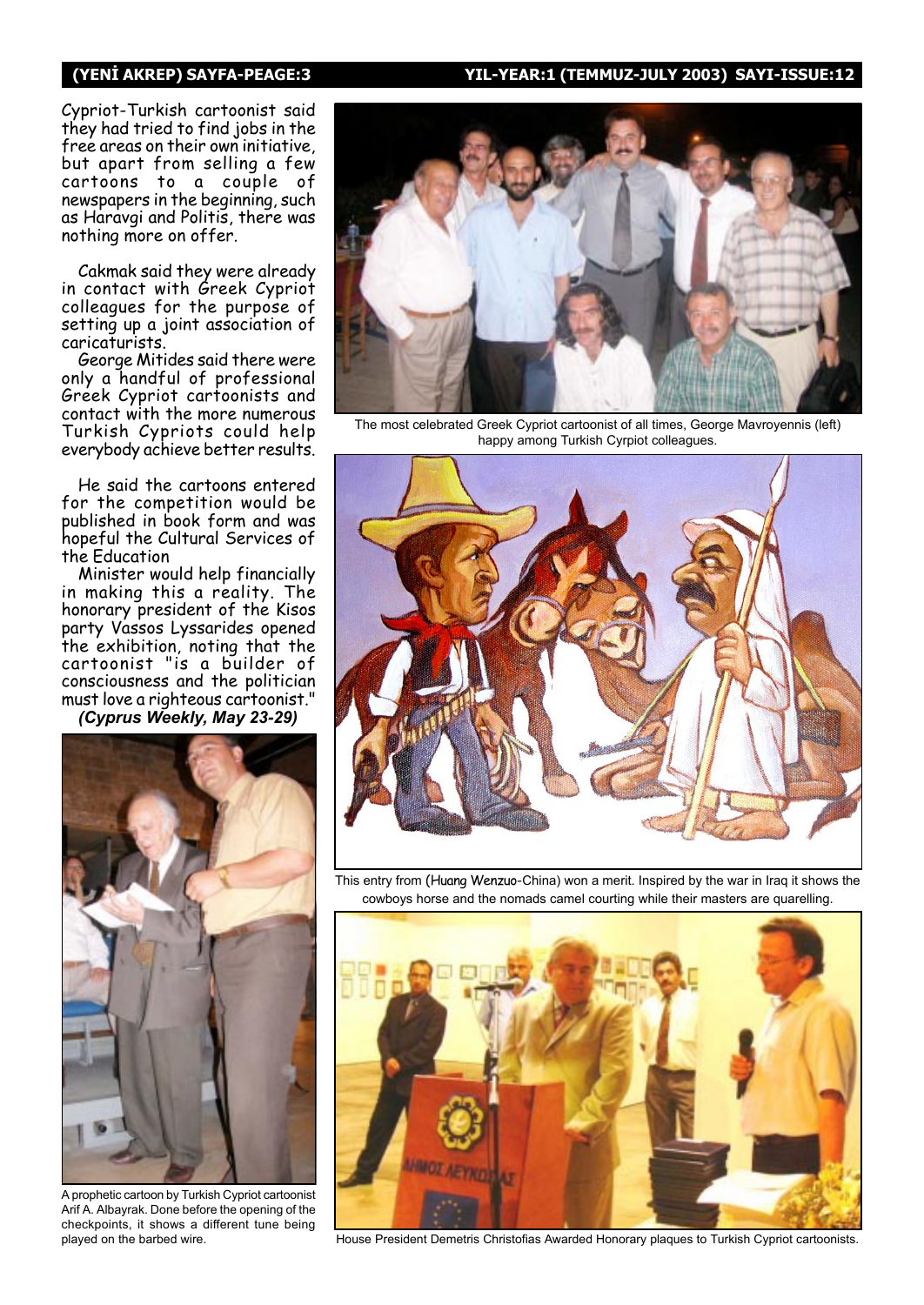#### (YENİ AKREP) SAYFA-PEAGE:4 YIL-YEAR:1 (TEMMUZ-JULY 2003) SAYI-ISSUE:12

HONOUR PRIZE-ONUR ÖDÜLLERİ-HONOUR PRIZE-ONUR ÖDÜLLERİ-HONOUR PRIZE



JITET KOESTANA (ENDONEZYA-ENDONESIA)



HANG SHUN HAI (ÇİN-CHINA)



IGOR REVYAKIN (RUSYA-RUSSIA)



HE FUCHENG (ÇİN-CHINA)



LUC VERNIMMEN (BELGIUM)



BAHRAM AZİMİ (IRAN-İRAN)



VLADIMIR KAZANEVSKY (UKRAINA-UKRAYNA)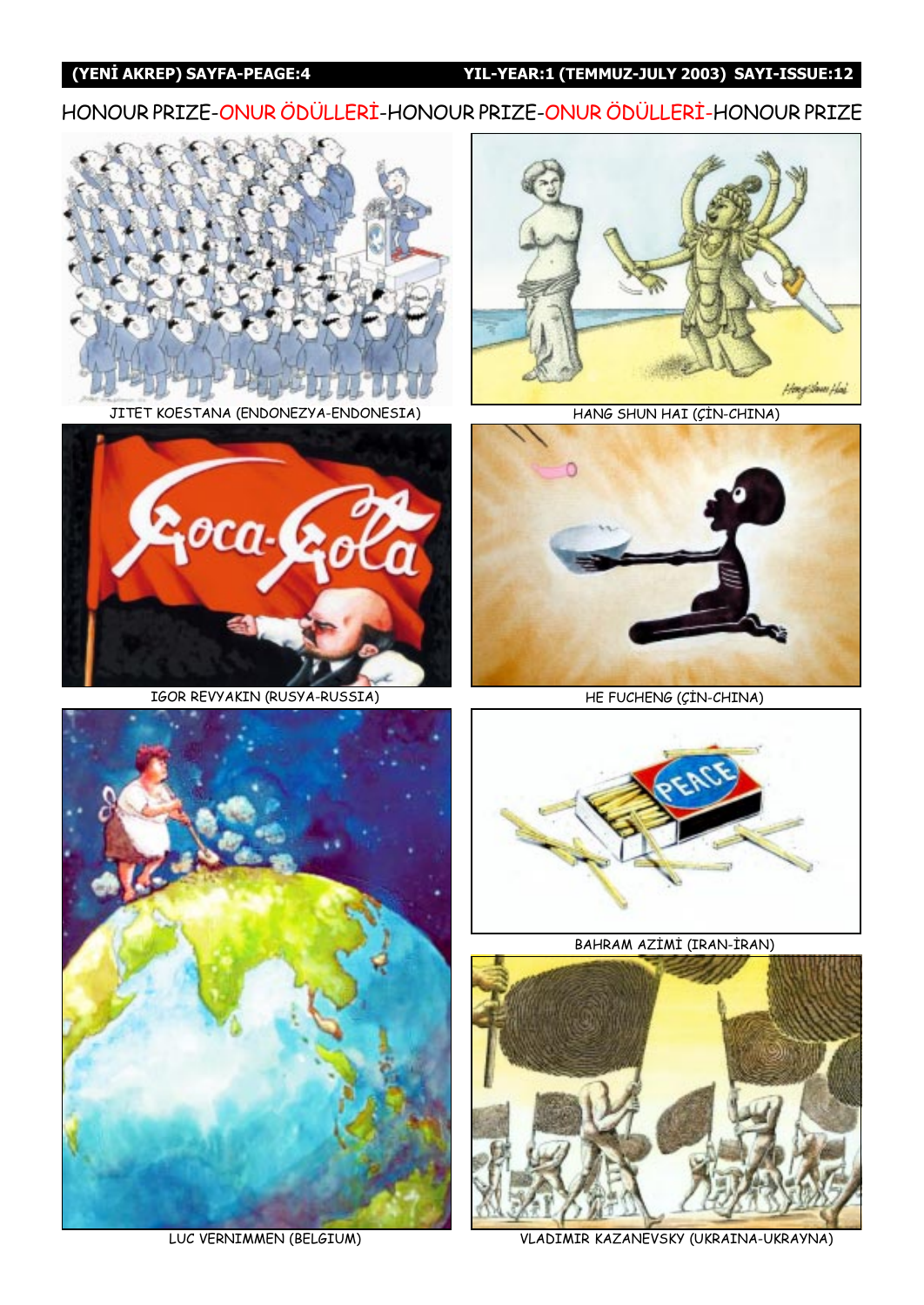#### (YENİ AKREP) SAYFA-PEAGE:5 YIL-YEAR:1 (TEMMUZ-JULY 2003) SAYI-ISSUE:12

#### EXHIBITION PHOTOS-SERGIDEN FOTOĞRAFLAR-EXHIBITION PHOTOS





Hade re Memed... Eyva brodi guzzum... Dög da Lambasuyu olsun... Bertan Soyer ve Mehmet Ulubatlı ödüllerini alırken...



Karikatür sanatçısı Musa Kayra, ödülünü alırken... Karikatür sanatçıları toplu halde... Sizce hangisi Kıbrıslı Rum, hangisi Kıbrıslı Türk?...







karikatür sanatçısı, M. Serhan Gazioğlu ödülünü alırken...







Karikatür sanatçısı, Hüseyin Çakmak ödülünü alırken... Merhum Ramiz Gökçe'nin ödülünü, oğlu Ulaş Gökçe aldı...



Serginin yorgun organizatörleri: Mitides ve Diogenes...



Karikatür sanatçısı, Arif A. Albayrak ödülünü alırken... Karikatür sanatçısı, Mustafa Tozakı ödülünü alırken...

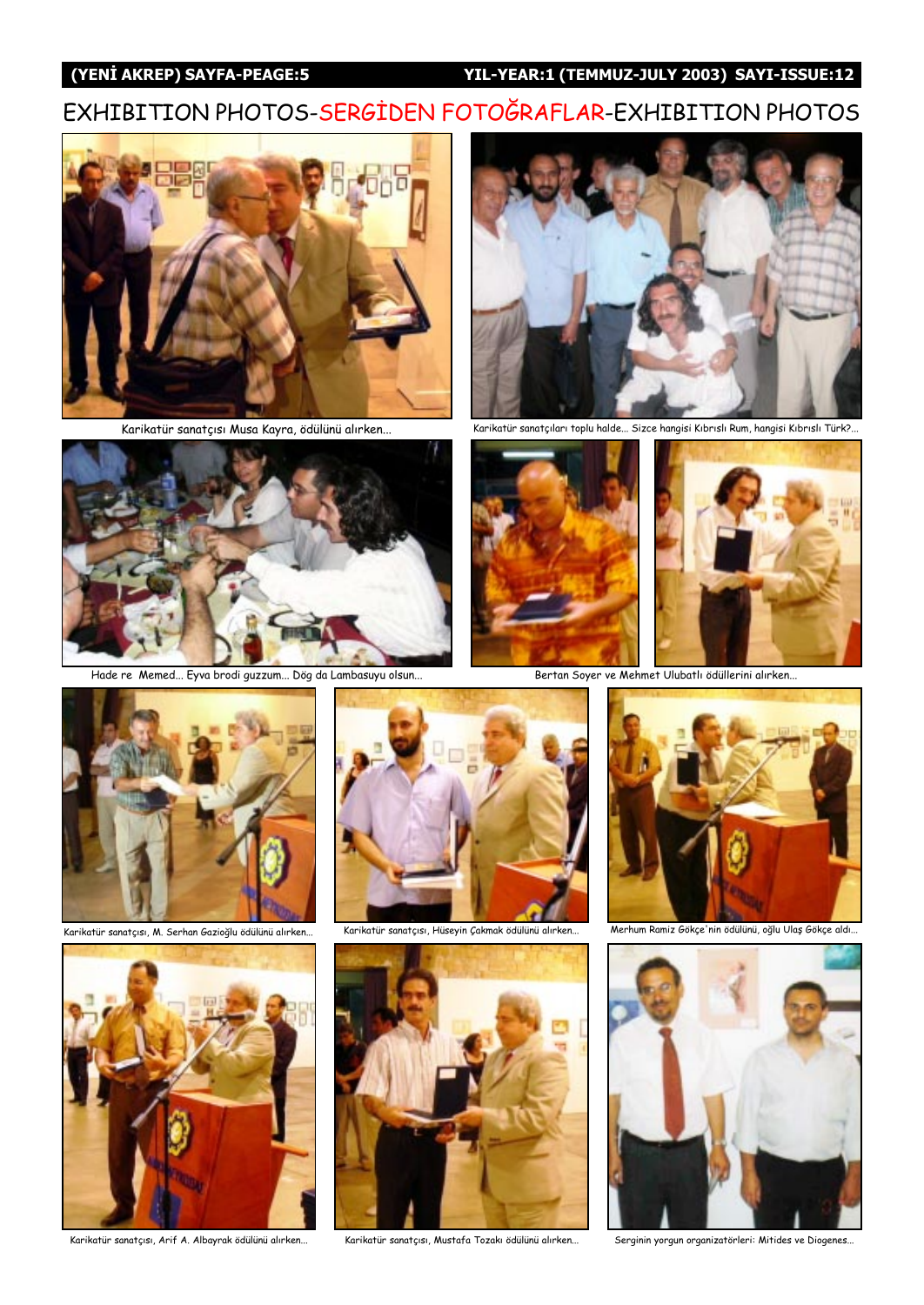#### (YENİ AKREP) SAYFA-PEAGE:6 YIL-YEAR:1 (TEMMUZ-JULY 2003) SAYI-ISSUE:12

## OKŞANASI BİR KİTA

#### **İZEL ROZENTAL**

"Yaşamım boyunca birlikte olduğum, tanıştığım ya da uzaktan tanıdığım ne çok insan ve ne çok öteki yaratık tarafından fark edildim ve sevildim. Ve vine ne cok insanı ve ne çok diğer varlığı öylece sevdim, tutkuyla bağlandım onlara ve acıyla ayrıldım onlardan."

Bu sözler Tan Oral'a ait. 21 Mayıs 2003 akşamı, bütün bir sezon boyunca Schneidertempel Sanat Merkezi'nde<br>düzenlenen okuma günlerinin düzenlenen okuma sonuncusunda, Tan Oral yeni kitabından bazı bölümleri yukarıdaki kısa giristen sonra okumaya başlamıştı.

O akşam, sevenleri, dostları yalnız bırakmamıştı usta karikatürcüyü. Fakat öyle ilginç bir olay yaşanmıştı ki, bunu aktarmadan Tan Oral'ın kitabından söz etmek yanlış olacak.

Okuma henüz sona ermiş, soru cevap bölümüne geçilmişti ki, sanat merkezinin kapısında iki yeni ziyaretçi belirdi. Bunlar Schneidertempel'in alisilagelmis konuklarından değildi. Bal rengi gözlerini

Tan Oral'a dikmişler, kuyruklarını ahenkle sallıvorlardı. Tan Oral onları görünce hic şaşırmadı. Yanlarına gitti, "merhaba, hoş geldiniz" dedi. Kısa bir süre kimsenin anlayamadığı bir dilde sohbet ettiler. Daha sonra iki dost sokak köpeği, geldikleri gibi usulca sanat merkezini terk ettiler. Tan Oral'ı yeni kitabından dolayı kutlamaya gelmislerdi...

Usta karikatürcü, dost canlısı Tan Oral, bu kez dost hayvanlarını anlatıyor "Bu Kitabın Kuyruğu Var!" adlı son yapıtında\*.

Aslında çocukluk ve gençlik yıllarında karşılaşmış olduğu çoğunluğu dört ayaklı dostlarının öykülerini yeni yazmadı sanatçı. Bunlar çok önceden kaleme alınmış, farklı dönemlerde yayınlanmış öyküler. Yeni olan, hepsinin kitap haline gelmiş olması. Hem de nasıl bir kitap!

Kitap değil, elinize aldığınızda okşamaktan kendinizi alıkoyamayacağınız, yumuşacık tüylü, içi sevgi dolu bir yumak sanki... Çağla Turgul, Tan Oral'ın yalın anlatımını ve sevecen bakışını olduğu gibi kitabın tasarımına yansıtmış.

Kimler yok ki dost hayvanlar arasında:

kıpır kıpır kulaklı bir eşek, bal rengi gözlü kiremit tüylü bir köpek (belki de Schneidertempel'deki ziyaretçilerden birinin dedesi?), Cici adında balet bir tavuk, Atom adlı inatçı bir kedi, yemye il tüylü kıpkırmızı gagalı bir papağan, mor yeşil gıdılı cin bakışlı "göğercin"... Gerçek bir hayvanlar alemi!

Yazarın, renkten renge giren bir bukalemunum ile özdeşleşen renkli hayal dünyasını "Bir Küçük Eski Zaman Devi" adlı öyküde tanıyabilir, hayvanlara olan o sımsıcak sevgisini "Yaralı Kartal" ve "İ te Benim Pireler" adlı öykülerde hayret ve ibretle okuyabilirsiniz. Dünyada kaç ki i açlıktan ölmesinler diye kendi kanını pirelere bağışlar?!

Öykülerin hepsi neşeli değil, içlerinde hüzünlü olanları da var. Ama hepsi insancıl, hepsi sevecen ve en güzeli hepsi gerçek...

"İnsan kardeslerim ve sevgililerim kadar hayvan dostlarım da yaşamımı dolduran vazgeçilmez değerlerim oldu hep" diyor kitabının önsözünde Tan Oral. Bu kitabı bir çırpıda okuduktan sonra, ne kadar hayvansever olursa olsun, insanın hayvanlara bakışı değişiyor. Sivrisinek vızıltısı bile kulağa bir başka geliyor!

Bodrum, 12.06.2003 \*Bu Kitabın Kuyruğu Var! Tan Oral, YGS Yayınları, Mart 2003, İstanbul



#### GENERAL INFORMATION

Name: The 6th Buchon International Comics Festival (BICOF 2003) Period: October 2(Thur.)- 5(Sun.) /4days Venue: Boksagol Culture Center Size: 1,758sqm(Gross) Organizer: Bucheon Cartoon Information Center.Supporter: Ministry of Culture and Tourism, Gyeonggi Province, Bucheon City, Korea Culture & Contents Agency, Korea Cartoonists Association, Korea Comic Book Publisherís Association, Korea Animation Study

#### FESTIVAL OUTLINE

- \*\*International Comic Book Fair
- \*\*Korean Comic Book/ Overseas Comic Book / Amateur's Comic Book
- \*\*Bucheon Project Promotion (BPP) \*\*Related Industry(Character) Fair
- 
- \*\*Fancy Products Fair \*\*Special Fair and Seminar
- \*\*Overseas Comics Special Fair: European comics
- \*\*Forum and Seminar
- \*\*Other Events
- \*\*Meeting with Artist and others

#### FAIR PROFILE

Korean Comic Book Pavilion: Exhibition of comic books published in Korea. Foreign Comic Book Pavilion: Exhibition of comic books and related books published in foreign countries Special Comic Book Pavilion: European Comic Book (non-mainstream)

Business Pavilion: Business with domestic and overseas companies for the advance of Korean made comics into foreign markets, meetings publishing companies and writers for finding capable works Character(Fancy) Toy from Comic Books Pavilion

#### HOW TO EXHIBIT

As the representative comic book fair in Korea, BICOF 2003 will exhibit various kinds of Comic books all over the world, so that we're now inviting "Comic Book Publishing Companies of foreign countries." It will be a good opportunity to introduce your comic books into Korean market by participating in BICOF 2004. If you don't have any importing agency in Korea and you're considering of exporting their books into Korea, our organization will introduce you some of Korean publishing companies, in order to arrange business meetings with you. We invite you "Foreign Comic Book Publishing Company" so that exhibit your comic books at BICOF 2003. For your participation, we offer you as followings without any participation fee.

#### WAY TO PARTICIPATE

Case 1. If you come to Korea in person..

If you exhibit in BICOF 2003 in person, we offer you one booth. You can have a meeting with any Korean publishing companies for exporting your books.

Case 2. Even if you canít come to Korea, you just send us your books. If youíre not available to come to Korea this October, you just send us

your books. Our staff will be at your book as your substitute. (If you want, our staff also sells your books at the fair)

We will send all your books (and money) back to you after the show.

If there is any Korean company interested in importing your books, we will introduce your company into Korean company. Please send the books together with your business card.

You can send your books to Bucheon Cartoon Information Center as the below address:

#### MS. KATE LEE

MS. KATE LEE

Bucheon Cartoon Information Center 132 Dodang-dong, Wonmi-gu, Bucheon city, Kyeonggi-do, Korea 420-804

\*\*These books are for BICOF 2003.

CONTACT:

Bucheon Cartoon Information Center. 132 Dodang-dong, Wonmi-gu, Bucheon city, Kyeonggi-do, Korea 420-804

Tel: 82-2-681-3745 Fax: 82-32-681-3746 E-Mail:neoexpo@hanmail.net Web Site and Detail Info: http://www.bicof.com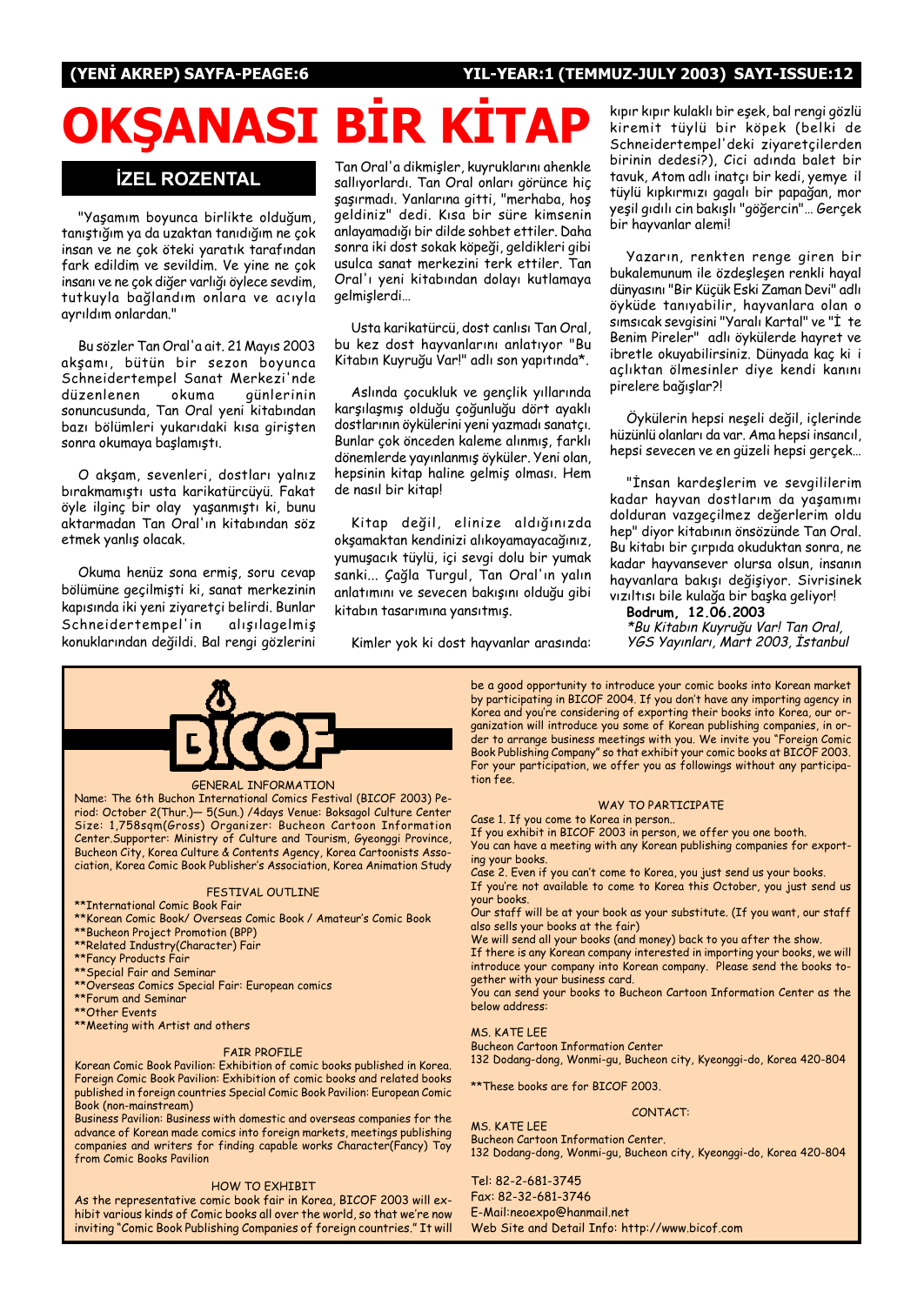#### DÜZENLENEN VE SONUÇLANAN KARIKATÜR YARIŞMALARI/SERGILERI THE RESULTS OF THE CARTOON COMPETITIONS/EXHIBITIONS

Not: "Yeni Akrep" karikatür ve mizah dergisine yarışma albümü göndermeyen organizatörlerin yarışma duyuruları ve sonuçları yayınlanmaz... Karikatür yarışması şartlarını detaylı olarak yayınlama ücreti: Tam Sayfa: 300 Dolar., Yarım Sayfa: 150 Dolar... Note: The announcements and the results of competitions of those organizers who do not send us their album of the contest, are not published in the "Yeni Akrep" magazine of cartoon and humour. The price of a full page announcement of the details of a cartoon contest is 300 dollars. Half page: 150 dollars...



#### V. International De Humor E Quadrinhos De Pernambuco (Brazil)

Caricature: Frist Prize: Omar Figueroa Turcios (Colombia), Honorable Mention: Francisco Carlos Campos C. (Brasil), Editorial Cartoon: Frist Prize: Ganador João Bosco Jaco de Azevedo (Brasil), Honorable Mention: Merek Klukiewicz (Poland), Gag Humor: Frist Prize: Mario Vale (Brasil), Honorable Mention: Yaşar Nüket Terzioðlu (Turkey), Comics: Frist Prize: Jarbas Domingos de Lira Jr. (Brasil), Honorable Mention: Paulo Emmanuel (Brasil)...

#### 8. International Zagreb Cartoon Exhibition 2003

Theme: "Technology..." Gold Medal: Florian Doru Crihana (Romania), Silver Medal: Nik Titanik (Croatia), Bronze Medal: Jurij Kosobukin (Ukraina), Special Mentions: David T.Connaughton (England), Nikola Listeö (Croatia), Lubica Konkova (Slovakia), Andrei Puchkaniou (Belorussia), Vasil Vozniuk (Ukraina)...

Chinese Year of the Ram Cartoon Exhibition 2003 Top Ten Name List: Yu Chen (China), Qihui Fan (China), Ruoyong He (China), Song Liu (China), Wentao Ma (China), Pengying Rao (China), Sergey Sichenko (Russia), Andras Toth (Hungary), Chengxi Wang (China), Yi Zhang (China)...

#### Umoristi a Marostica Cartoon Contest-2003

(Cartoon Section): Grand Prize International Scacchiera: Giancarlo Sartore (Italia), International Umoristi a Marostica Prizes: Giorgio Cecchinato (Italia), Andrzej Graniak (Poland), Marilena Nardi (Italia), Origone (Italia), Giovanni Sorcinelli (Italia), Sergio Toppi (Italia), Mikhail Zlatkovsy (Russia), Special Prizes of Sandro Carlesso: Eronda (Italia), (Strip Section): Grand Prize International Scacchiera: Bob Darroch (New Zeland), International Umoristi a Marostica Prizes: Stefan Adamik (Poland), Simone Frosini (Italia), Yuri Ochakovsky (Israel), Jano Valte (Slovakia), Juri Special Prizes: Paolo Dal Ponte (Italia), Toni Vedu (Italia), Valentina Verlato (Italia)...